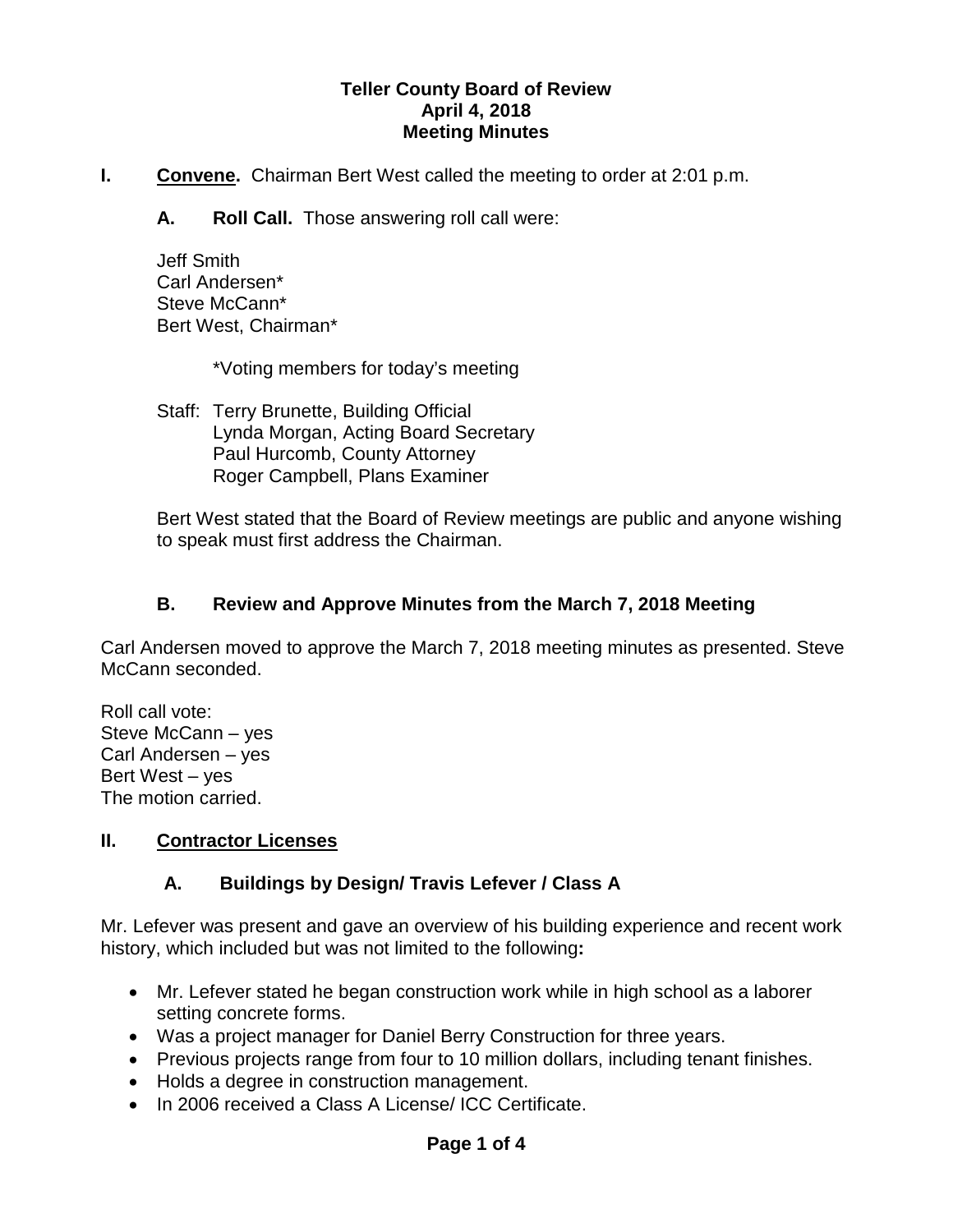• Purpose for license is to demolish and construct a new pool facility at Golden Bell Camp.

Bert West opened this matter up for public comment. No public comment. Close public comment.

There was further discussion between the applicant and the Board. The Board reviewed the submitted packet and asked Mr. Lefever clarifying questions.

Paul Hurcomb stated that the company's corporate records are in order with the Secretary of State and the company has Workers' Compensation Insurance.

Steve McCann moved to grant Buildings by Design, with Travis Lefever as examinee, a Class A license. Carl Andersen seconded.

Roll call vote: Steve McCann – yes Carl Andersen – yes Bert West – yes The motion carried.

# **B. Timber Ghost Construction, LLC / Brian Eric Wininger / Class C**

Mr. Wininger was present and gave an overview of his building experience and recent work history, which included but was not limited to the following:

- 1993 worked for his uncle in a concrete and construction business, including remodels, additions and roofing.
- Worked in the Sheriff's Department in Harrison, Indiana and had his own construction company.
- Last five years worked as a superintendent for T- Bone Construction.
- Currently holds a Septic Installer and Excavator license in Teller County.
- Owns several properties in Teller County and plans to build one home to live in and build one spec home.
- Mr. Wininger holds no other licenses in Colorado.

There was a brief discussion between the applicant and the Board. The Board reviewed the submitted packet and asked Mr. Wininger clarifying questions.

Bert West opened this matter up for public comment. No public comment. Close public comment.

Paul Hurcomb stated that the company's corporate records are in order with the Secretary of State.

Carl Andersen moved to grant Timber Ghost Construction, LLC, with Brian Eric Wininger as examinee, a Class C license. Steve McCann seconded.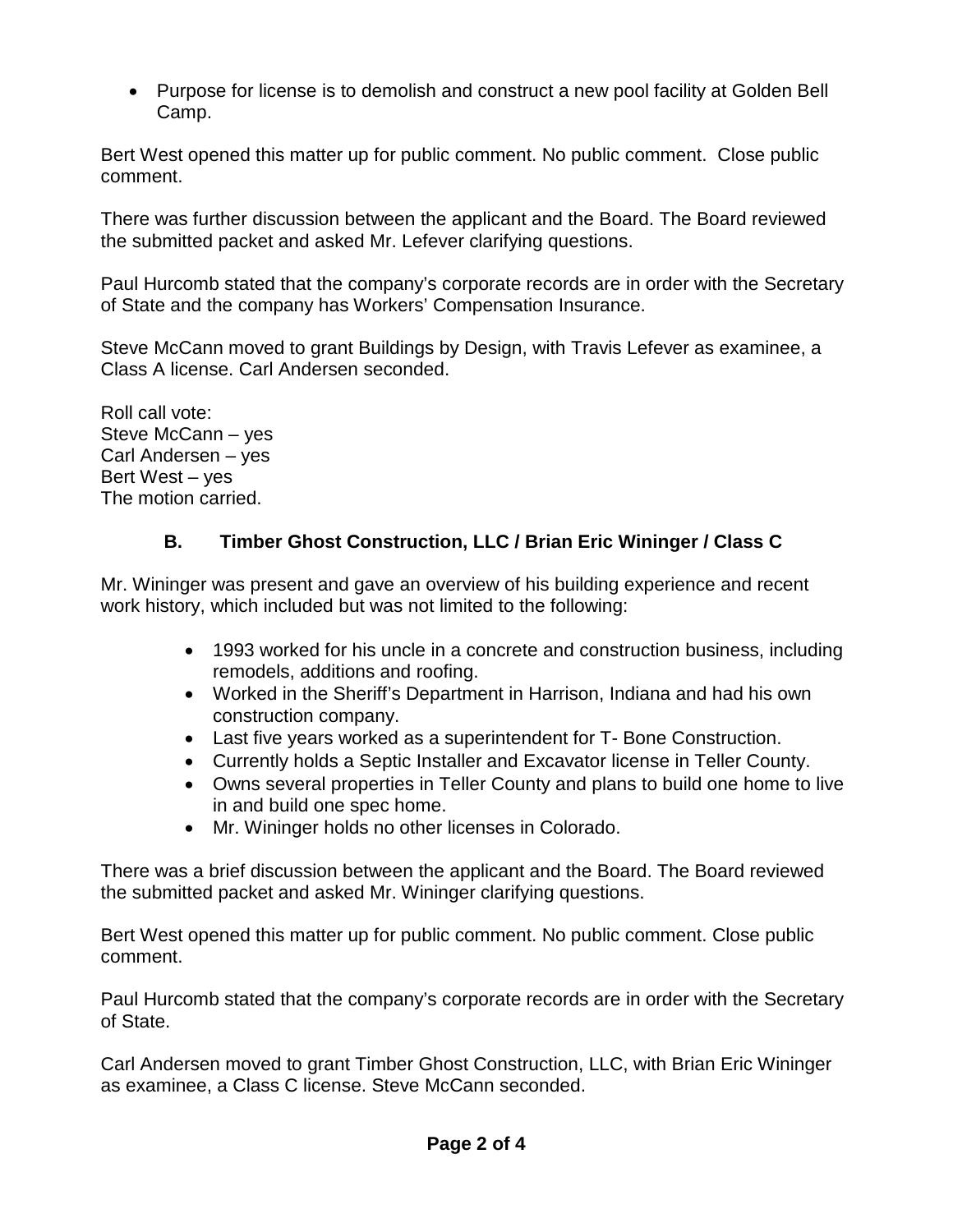Roll call vote: Steve McCann – yes Carl Andersen – yes Bert West – yes The motion carried.

## **C. T-Built Construction / Todd E. Dyer / Class C**

Mr. Dyer was present and gave an overview of his building experience and recent work history, which included but was not limited to the following**:**

- 1992 worked as a framer for Century Log Homes.
- Over the years, Mr. Dyer stated he worked for Bill Stamp, Turnkey Construction, Steven Dewey Construction, and Baird & Sons.
- Started in framing trade but has developed skills in all trades with the exception of electrical.
- Holds Class C license in El Paso County.
- Plans to do one to two spec homes a year along with garages, barns, and deck work.

## Bert West opened this matter up for public. No public comment. Close public comment.

There was a brief discussion between the applicant and the Board. The Board reviewed the submitted packet and asked Mr. Dyer clarifying questions.

• Board members Jeff Smith and Bert West stated that they both have worked on many projects in the past with Mr. Dyer and would recommend granting a Class C license to him.

Carl Andersen moved to grant T-Built Construction, with Todd E. Dyer as examinee, a Class C license. Steve McCann seconded.

Roll call vote: Steve McCann – yes Carl Andersen – yes Bert West – yes The motion carried.

## **D. Bracken Construction, LLC / Jason Bracken / Class C**

Mr. Bracken was present and gave an overview of his building experience and recent work history, which included but was not limited to the following**:**

- Worked with various general contractors over the years as a framer working up to supervisor of crews.
- Contractors he has worked for include Page Construction, Bill Stamp, Jeff Smith, Mountain Aire Homes, and Curt Culligan.
- Most recently was a supervisor for Advantage Log Homes.

## **Page 3 of 4**